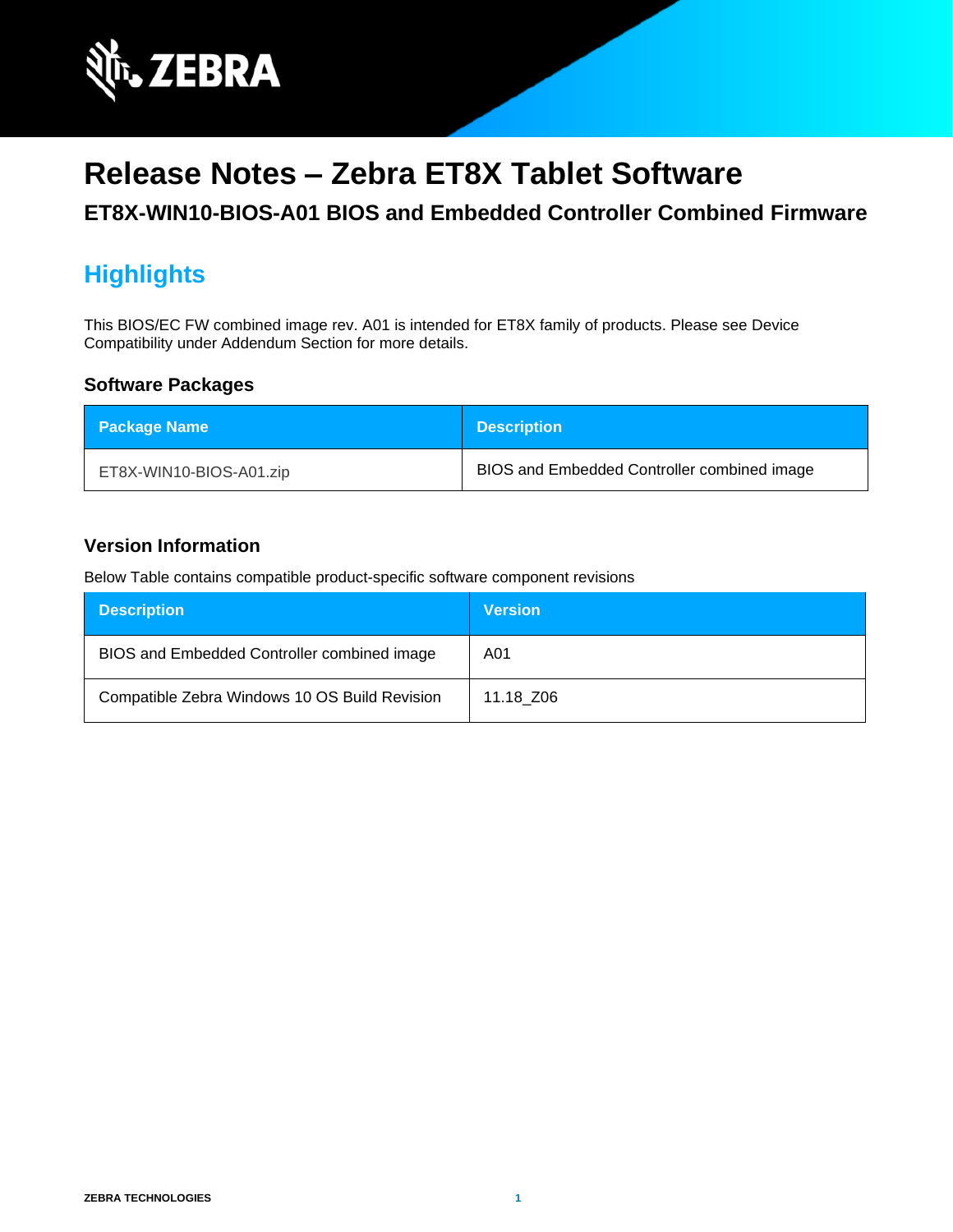

## **Device Support**

The products supported in this release are ET8X family of products. Please see Device compatibility details under Addendum Section.

#### **New Features**

• Initial Release.

#### **Resolved Issues**

• N/A

## **Usage Notes**

To apply an image:

- 1. Extract \*.exe file from the package.
- 2. Run the \*.exe file on the device.

#### **Known Constraints**

• None

# **Important Links**

- [Zebra Techdocs](http://techdocs.zebra.com/)
- [Developer Portal](http://developer.zebra.com/)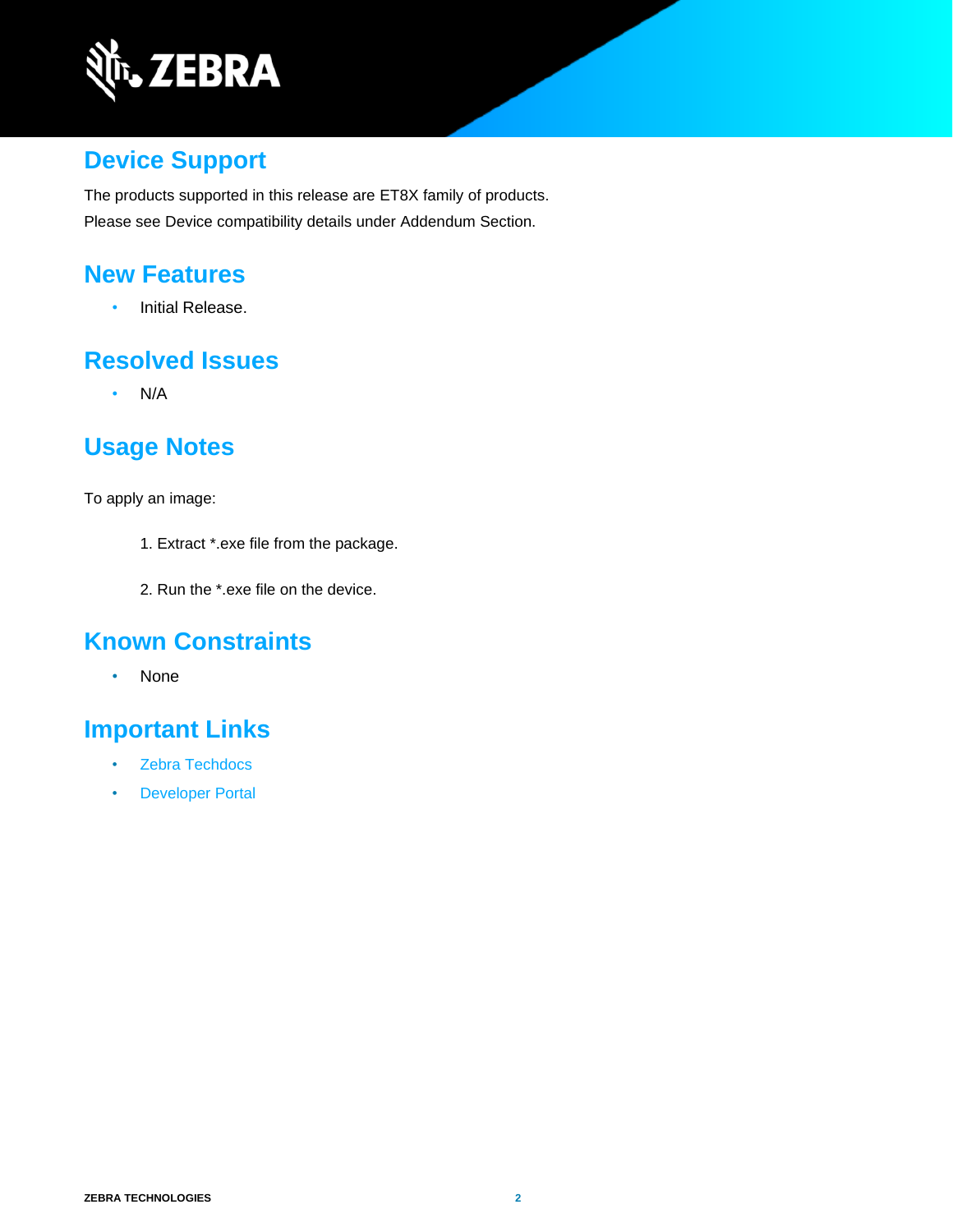

## **Addendum**

#### **Device Compatibility**

This software release has been approved for use on the following devices.

| <b>Device</b><br><b>Family</b> | <b>Part Numbers</b>                                                                                                                                                                                           |                                                                                                                                                                                                               | <b>Device Specific</b><br><b>Manuals and Guides</b> |
|--------------------------------|---------------------------------------------------------------------------------------------------------------------------------------------------------------------------------------------------------------|---------------------------------------------------------------------------------------------------------------------------------------------------------------------------------------------------------------|-----------------------------------------------------|
| ET80A                          | ET80A-0P5A1-000<br>ET80A-0P5A1-C00<br>ET80A-0P5A1-0F0<br>ET80A-0P5A2-000<br>ET80A-0P5A2-0F0<br>ET80A-0P5A2-CF0<br>ET80A-0P5A2-00A<br>ET80A-0P5A2-CFA<br>ET80A-0P5B2-000<br>ET80A-0P5B2-CF0<br>ET80A-0P5B2-00A | ET80A-0P5B2-CFA<br>ET80A-0P5B3-00A<br>ET80A-0P5B3-CFA<br>ET80A-0P6B2-00A<br>ET80A-0P6B3-CFA<br>ET80A-0P8B2-CFA<br>ET80A-0P8B3-CFA<br>ET80A-0P6B2-000<br>ET80A-0P6B3-CF0<br>ET80A-0P8B2-CF0<br>ET80A-0P8B3-CF0 | <b>ET80 Support Page</b>                            |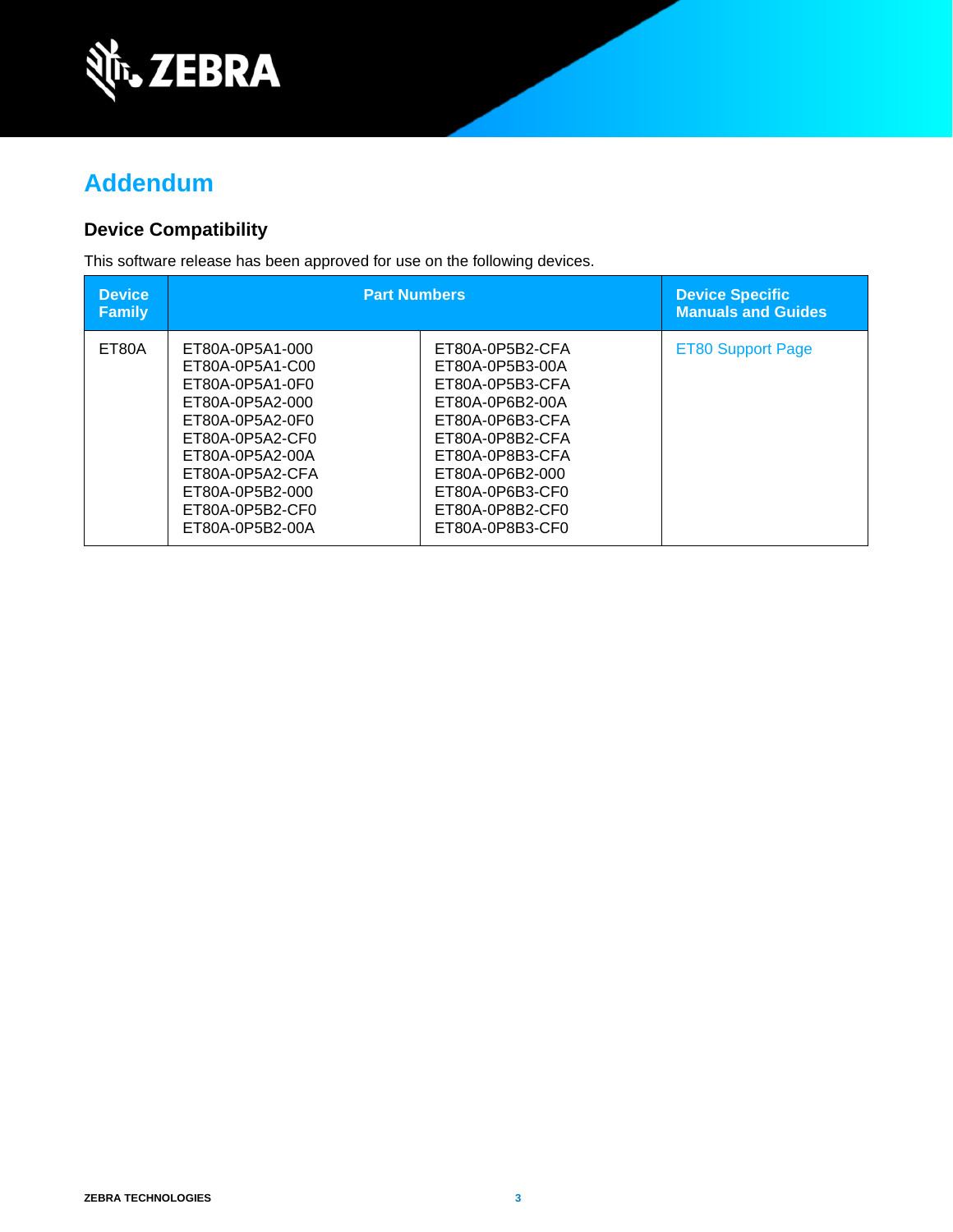

#### **Major Windows and product-specific component versions**

| <b>Component / Description</b>      | <b>Version</b>        |
|-------------------------------------|-----------------------|
| <b>BIOS</b>                         | A01                   |
| <b>Embedded Controller Firmware</b> | 1.0                   |
| Windows 10 OS Build                 | 10.0.19043 or greater |
| Windows 10 Feature Experience Pack  | 21H1 or greater       |